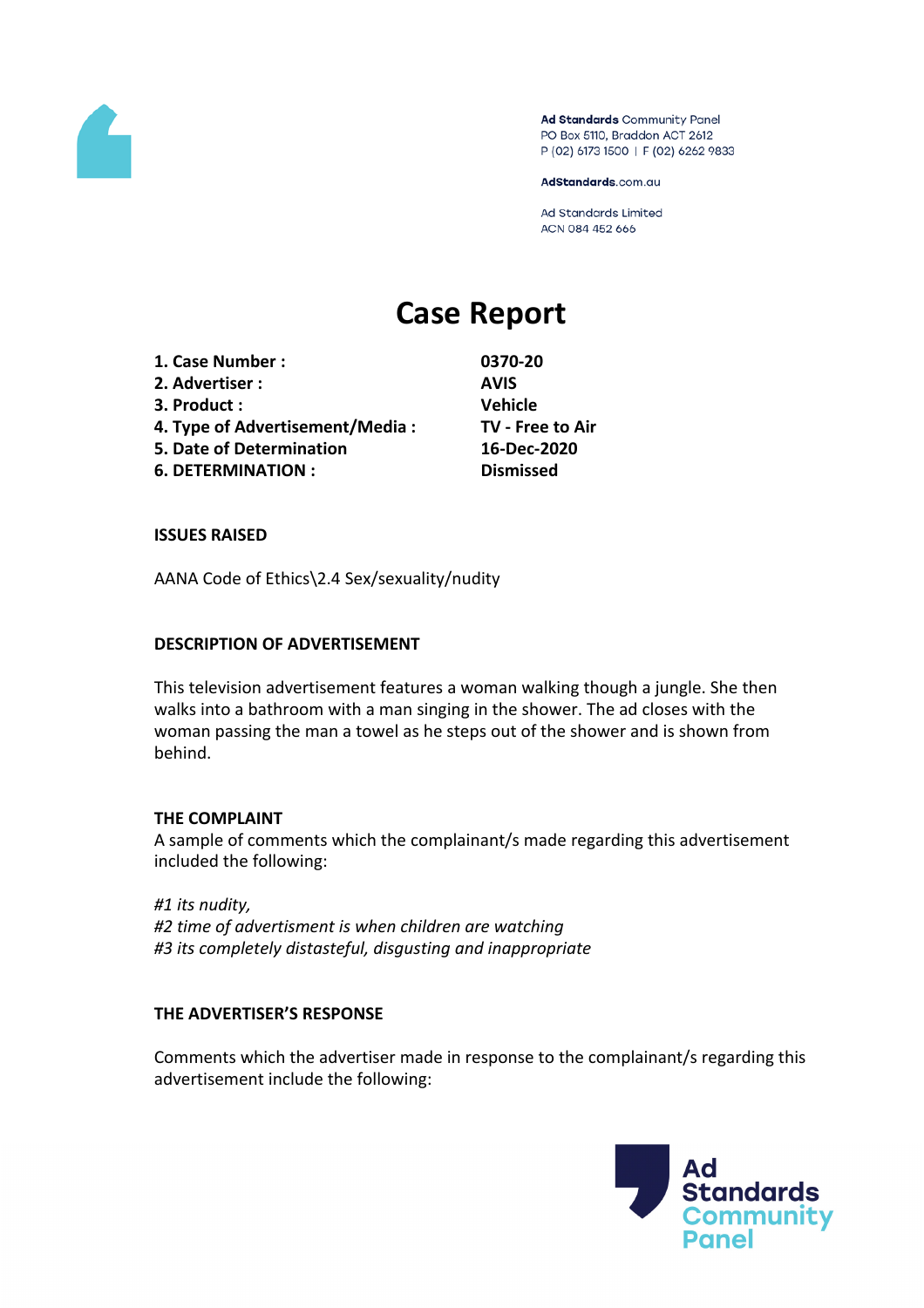

*The advertisement was given a P rating by CAD meaning it is permitted to be played during shows that have received a G rating and was deemed by Channel 9 to be acceptable for the time slot and program in question. Whilst there is a brief image of a partially exposed lower back of the gentleman when he exists the shower, there was no full nudity as alleged at any stage and the advertisement was intended to be lighthearted in nature with no sexual connotations or implications. We do not agree with the complainant that the advertisement is distasteful, disgusting or inappropriate for the following reasons:*

*- It is not sexual or predatory in nature;*

*- It is contextual to the narrative, and within the natural outdoor setting of a bathroom;*

*- The scene is dimly lit to remove focus form the gentleman and instead focus on the hero female talent;*

- *- The scene involving the gentleman is very brief; and*
- *- The overall tone of the TVC is humorous, not sexual.*

#### **THE DETERMINATION**

The Ad Standards Community Panel (the Panel) considered whether this advertisement breaches Section 2 of the AANA Code of Ethics (the Code).

The Panel noted the complainant's concern that the advertisement depicts nudity which is distasteful and inappropriate when children are watching.

The Panel viewed the advertisement and noted the advertiser's response.

# **Section 2.4: Advertising or Marketing Communications shall treat sex, sexuality and nudity with sensitivity to the relevant audience.**

The Panel noted the Practice Note for the Code states:

"Images which are not permitted are those which are highly sexually suggestive and inappropriate for the relevant audience. Explicit sexual depictions in marcomms, particularly where the depiction is not relevant to the product or service being advertised, are generally objectionable to the community and will offend Prevailing Community Standards."

#### **Does the advertisement contain sex?**

The Panel considered whether the advertisement contained sex. The Panel noted the dictionary definition of sex most relevant to this section of the Code of Ethics is 'sexual intercourse; sexually stimulating or suggestive behaviour.' (Macquarie Dictionary 2006).

The Panel considered that the advertisement did contain sex.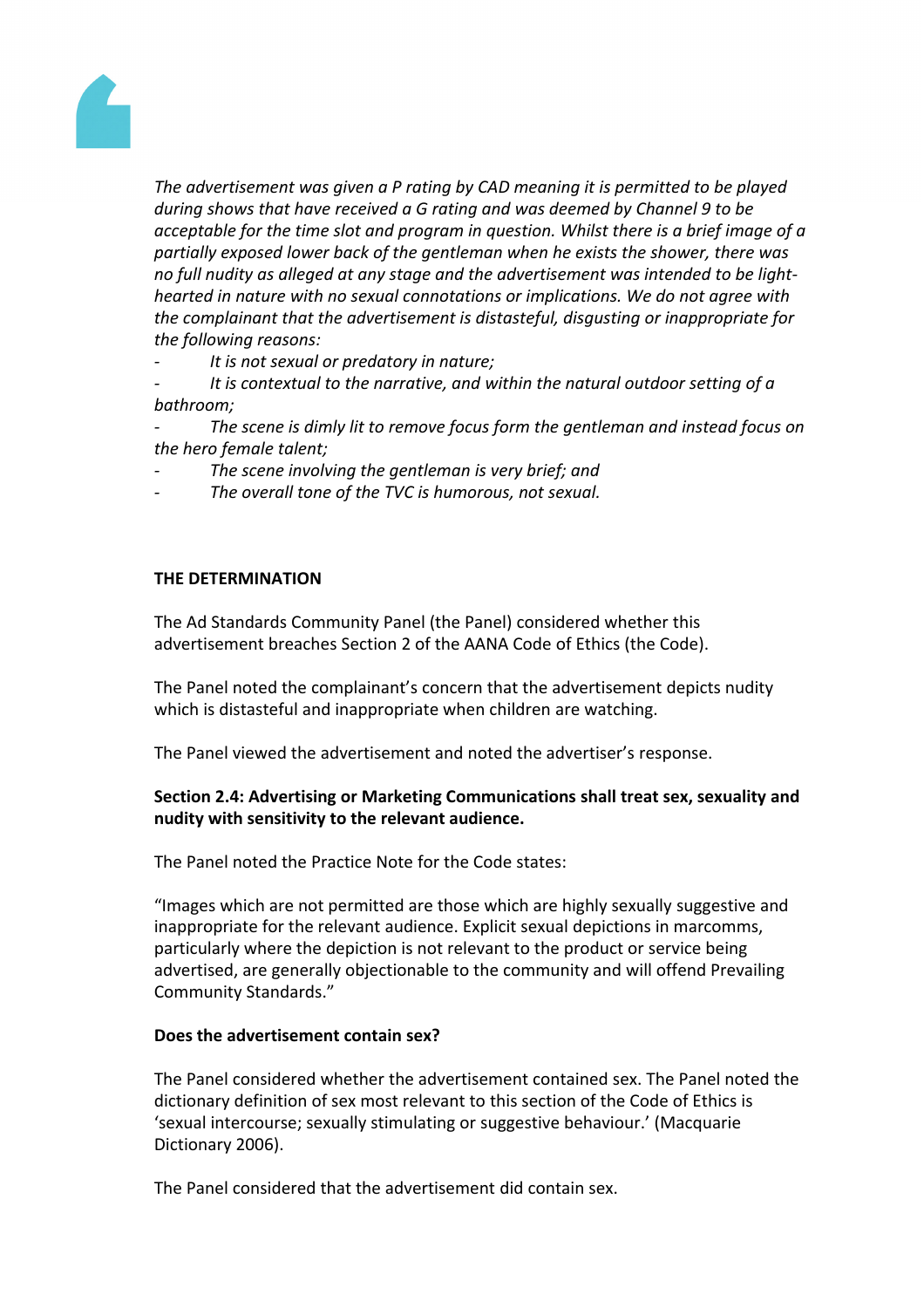

# **Does the advertisement contain sexuality?**

The Panel noted the definition of sexuality includes 'sexual character, the physical fact of being either male or female; The state or fact of being heterosexual, homosexual or bisexual; sexual preference or orientation; one's capacity to experience and express sexual desire; the recognition or emphasising of sexual matters'. The Panel noted that the use of male or female actors in an advertisement is not by itself a depiction of sexuality.

The Panel considered that the man in the advertisement is naked, however considered that he is getting out of the shower and there is nothing sexualised in his behaviour. The Panel considered that most members of the community would not find the advertisement to contain sexuality.

# **Does the advertisement contain nudity?**

The Panel noted that the dictionary definition of nudity includes 'something nude or naked', and that nude and naked are defined to be 'unclothed and includes something 'without clothing or covering'.

The Panel noted that the man in the advertisement is shown naked through a foggy shower door, and is then shown naked from mid-buttocks up. The Panel considered that the advertisement does contain nudity.

# **Are the issues of sex, sexuality and nudity treated with sensitivity to the relevant audience?**

The Panel considered the meaning of 'sensitive' and noted that the definition of sensitive in this context can be explained as indicating that 'if you are sensitive to other people's needs, problems, or feelings, you show understanding and awareness of them.' (https://www.collinsdictionary.com/dictionary/english/sensitive).

The Panel considered that the requirement to consider whether sexual suggestion is 'sensitive to the relevant audience' requires them to consider who the relevant audience is and to have an understanding of how they might react to or feel about the advertisement – the concept of how subtle sexual suggestion is or might be is relevant to the Panel considering how some sections of the community, such as children, might perceive the advertisement.

The Panel considered that the naked man is shown from mid-buttocks up, and that a small part of his gluteal cleft is visible, as well as his bare back. The Panel considered that the amount of gluteal cleft visible is similar to a 'plumber's crack', and it is at the bottom of the screen and not prominent.

The Panel noted that the advertisement was broadcast on free-to-air television and the audience would be broad and would include children.